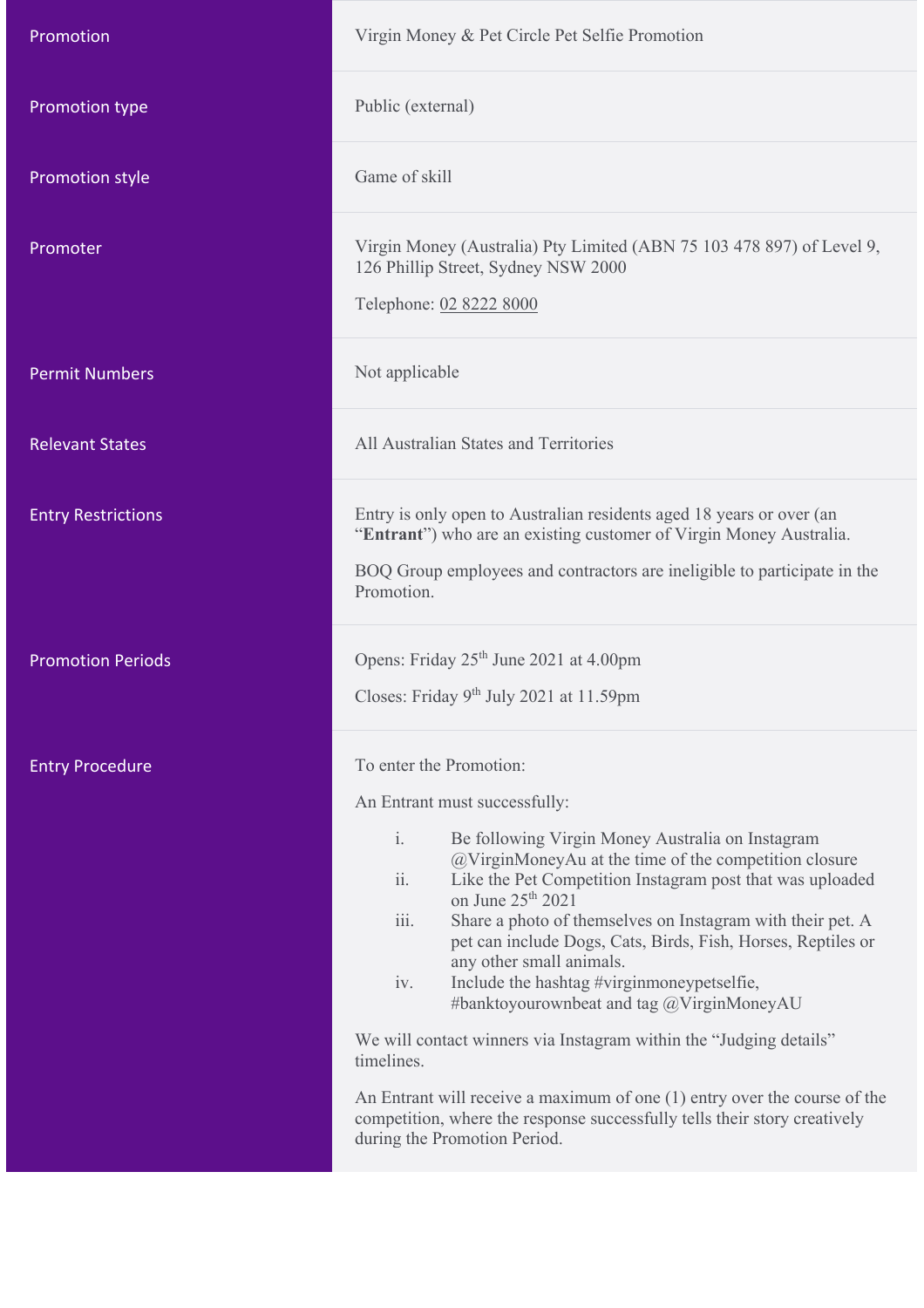|                                  | An entrant's Instagram Account must be public to enter.                                                                                                                                                                                                                                                                                                                                                                                                                                                                                                                                                                                                                                                                                                                                                                                                                                                                                                                                                                                                                                                                    |
|----------------------------------|----------------------------------------------------------------------------------------------------------------------------------------------------------------------------------------------------------------------------------------------------------------------------------------------------------------------------------------------------------------------------------------------------------------------------------------------------------------------------------------------------------------------------------------------------------------------------------------------------------------------------------------------------------------------------------------------------------------------------------------------------------------------------------------------------------------------------------------------------------------------------------------------------------------------------------------------------------------------------------------------------------------------------------------------------------------------------------------------------------------------------|
| Withdrawing entries              | Any person who wishes to withdraw their entry may reply to their original<br>message in the Instagram platform, requesting to be removed from the<br>competition.                                                                                                                                                                                                                                                                                                                                                                                                                                                                                                                                                                                                                                                                                                                                                                                                                                                                                                                                                          |
| <b>Maximum number of Entries</b> | Up to one entry $(1)$ per Entrant during the Promotion Period.                                                                                                                                                                                                                                                                                                                                                                                                                                                                                                                                                                                                                                                                                                                                                                                                                                                                                                                                                                                                                                                             |
| Judging criteria                 | Each valid entry will be individually judged based on creativity,<br>originality, and suitability to the spirit of the competition, by a panel of<br>judges who are representatives of the Promoter (the 'Judging Criteria').                                                                                                                                                                                                                                                                                                                                                                                                                                                                                                                                                                                                                                                                                                                                                                                                                                                                                              |
|                                  | The judges' decision in relation to any aspect of the competition will be<br>final and binding on every person who enters. No correspondence will be<br>entered into.                                                                                                                                                                                                                                                                                                                                                                                                                                                                                                                                                                                                                                                                                                                                                                                                                                                                                                                                                      |
|                                  | Entrants agree that they are fully responsible for the content they submit<br>and complying with the terms of use of Instagram (as applicable). The<br>Promoter may remove any content without notice for any reason<br>whatsoever.                                                                                                                                                                                                                                                                                                                                                                                                                                                                                                                                                                                                                                                                                                                                                                                                                                                                                        |
|                                  | Entrants warrant and agree that: (a) they will not submit any content that is<br>unlawful or fraudulent, or that the Promoter may deem in breach of<br>any intellectual property, privacy, publicity or other rights, deem to be<br>defamatory, obscene, derogatory, pornographic, sexually inappropriate,<br>violent, abusive, harassing, threatening, objectionable with respect to race,<br>religion, origin or gender, not suitable for children aged under 15, or<br>otherwise unsuitable for publication; (b) they will obtain prior consent<br>from any person or property that appears in their content; (c) they will<br>obtain full prior consent from any person who has jointly created or has<br>any rights in the content, to the uses and terms herein; (d) their content<br>shall not contain viruses or cause injury or harm to any person or entity;<br>and (e) they will comply with all applicable laws and regulations,<br>including without limitation, those governing copyright, content,<br>defamation, privacy, publicity and the access or use of others' computer or<br>communication systems. |
| <b>Judging Details</b>           | Date and time<br>All entries will be judged on $16th$ July 2021                                                                                                                                                                                                                                                                                                                                                                                                                                                                                                                                                                                                                                                                                                                                                                                                                                                                                                                                                                                                                                                            |

**Location** Level 9, 126 Phillip Street, Sydney NSW 2000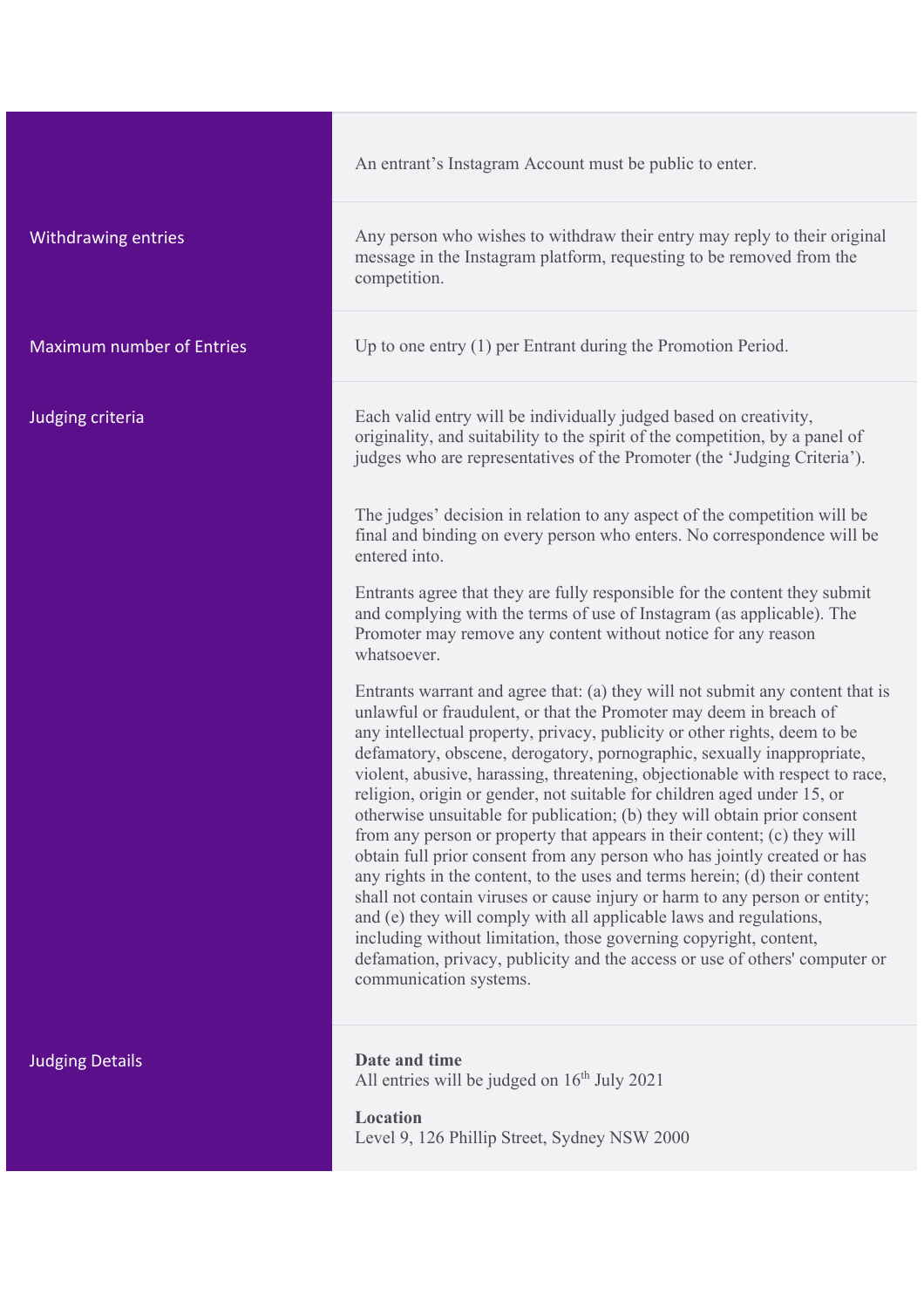| <b>Prize Details</b>                                         | The Prize consists of one (1) \$200 digital gift card from Pet Circle                                                                                                                                                                                                                                                                                                                  |
|--------------------------------------------------------------|----------------------------------------------------------------------------------------------------------------------------------------------------------------------------------------------------------------------------------------------------------------------------------------------------------------------------------------------------------------------------------------|
| <b>Prize Restrictions</b>                                    | The digital gift card entitles the competition winner to a one-time \$200<br>discount to be claimed in one transaction at petcircle.com.au (before<br>shipping). To claim the discount, the winner must use the discount code<br>provided at checkout. Offer cannot be used in conjunction with any other<br>offer.                                                                    |
| Total prize pool                                             | \$200                                                                                                                                                                                                                                                                                                                                                                                  |
| <b>Notification of Winner</b>                                | Winner will be notified in writing via reply to their Instagram entry or<br>message inbox within two (2) business days of the judging date.                                                                                                                                                                                                                                            |
| <b>Publication details</b>                                   | The winners' name will be published at virginmoney.com.au/blog on the<br>following date:<br>Tuesday $20^{th}$ July 2021                                                                                                                                                                                                                                                                |
| <b>Prize Claim Date</b>                                      | Friday 23rd July 2021                                                                                                                                                                                                                                                                                                                                                                  |
| <b>Unclaimed Prize Judging Date</b>                          | Thursday $29nd$ July 2021<br>Location<br>Level 9, 126 Phillip Street, Sydney NSW 2000<br>If the Prize remains unclaimed, the next best entry, according to the<br>judges' decision, will be contacted via Instagram.<br>Unclaimed Prize Winner will be notified in writing via reply to their<br>Instagram entry within two (2) business days of Thursday 5 <sup>th</sup> August 2021. |
| Publication date for unclaimed prize<br>draw winner (if any) | Unclaimed Prize Winner's name will be published<br>at virginmoney.com.au on the following dates:<br>Monday 9th August 2021                                                                                                                                                                                                                                                             |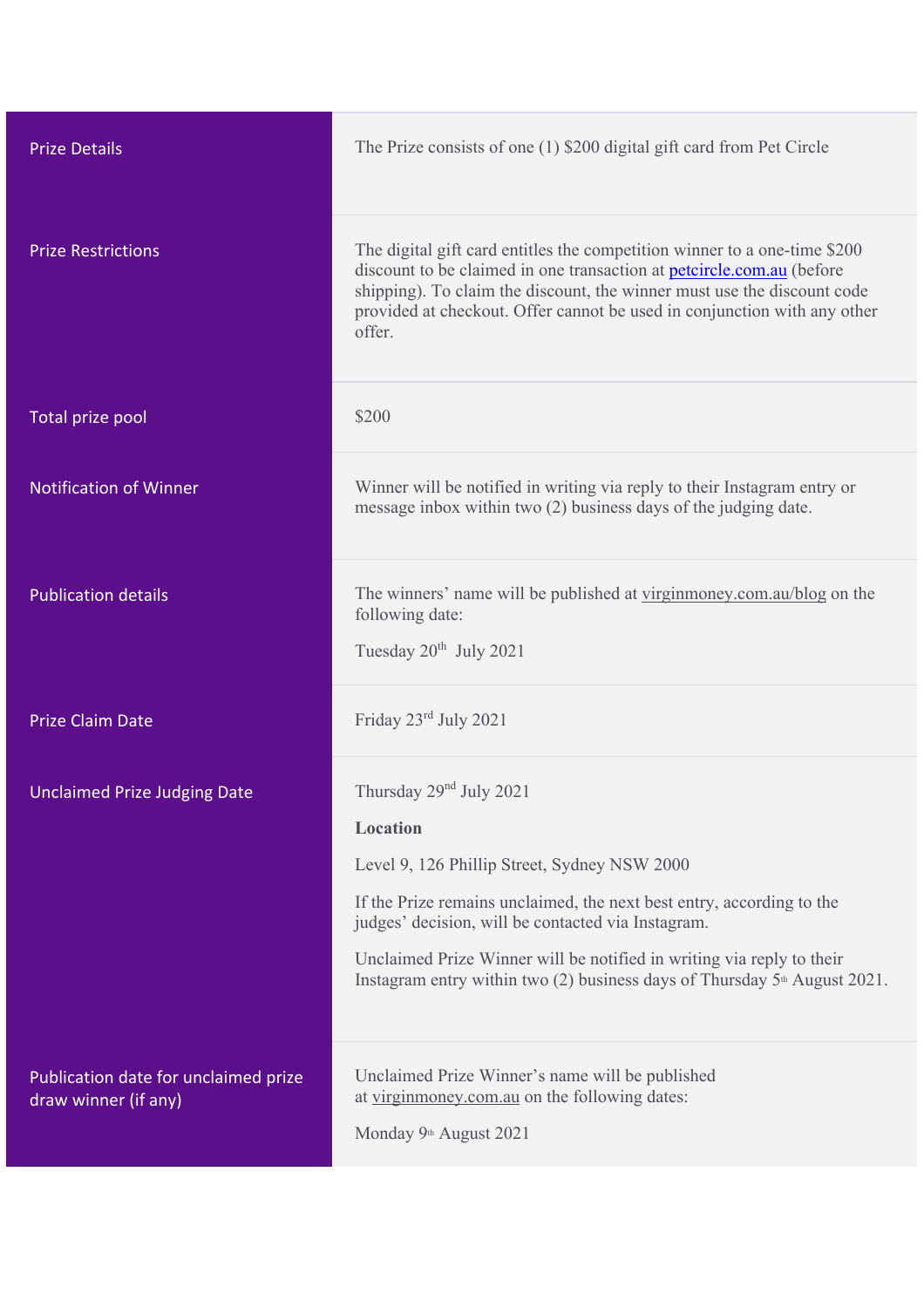Additional terms **Prize will be awarded to the winner within 15 business days of the relevant** judging date.

> The winner should seek their own tax advice in relation to the receipt of the prize as the prize may be assessable income.

**Privacy Policy The Promoter's privacy policy can be found at:** 

https://virginmoney.com.au/about-virgin-money/help-and-faqs/privacyand-security

# VIRGIN MONEY PET SELFIE **COMPETITION**

## TERMS AND CONDITIONS

### Schedule to Terms and Conditions of Entry

### Terms and Conditions of Entry

#### **Background**

- 1. These Terms and Conditions of Entry incorporate and must be read together with the above Schedule for this Promotion. The Schedule prevails to the extent of any inconsistency with these Terms and Conditions of Entry. By participating in this Promotion, each participant fully and unconditionally agrees and acknowledges that these Terms and Conditions of Entry (including the Schedule) are binding.
- 2. Any capitalised terms used in these Terms and Conditions of Entry have the meaning given in the Schedule, except where stated otherwise.

#### **Eligibility for a public Promotion**

- 3. Entry to the Promotion is open to the residents of the Relevant State(s)/Territories who meet the Entry Restrictions (if any).
- 4. Employees and contractors (and their immediate families) of the Promoter and agencies directly associated with the Promotion are ineligible to enter. Immediate family means any of the following: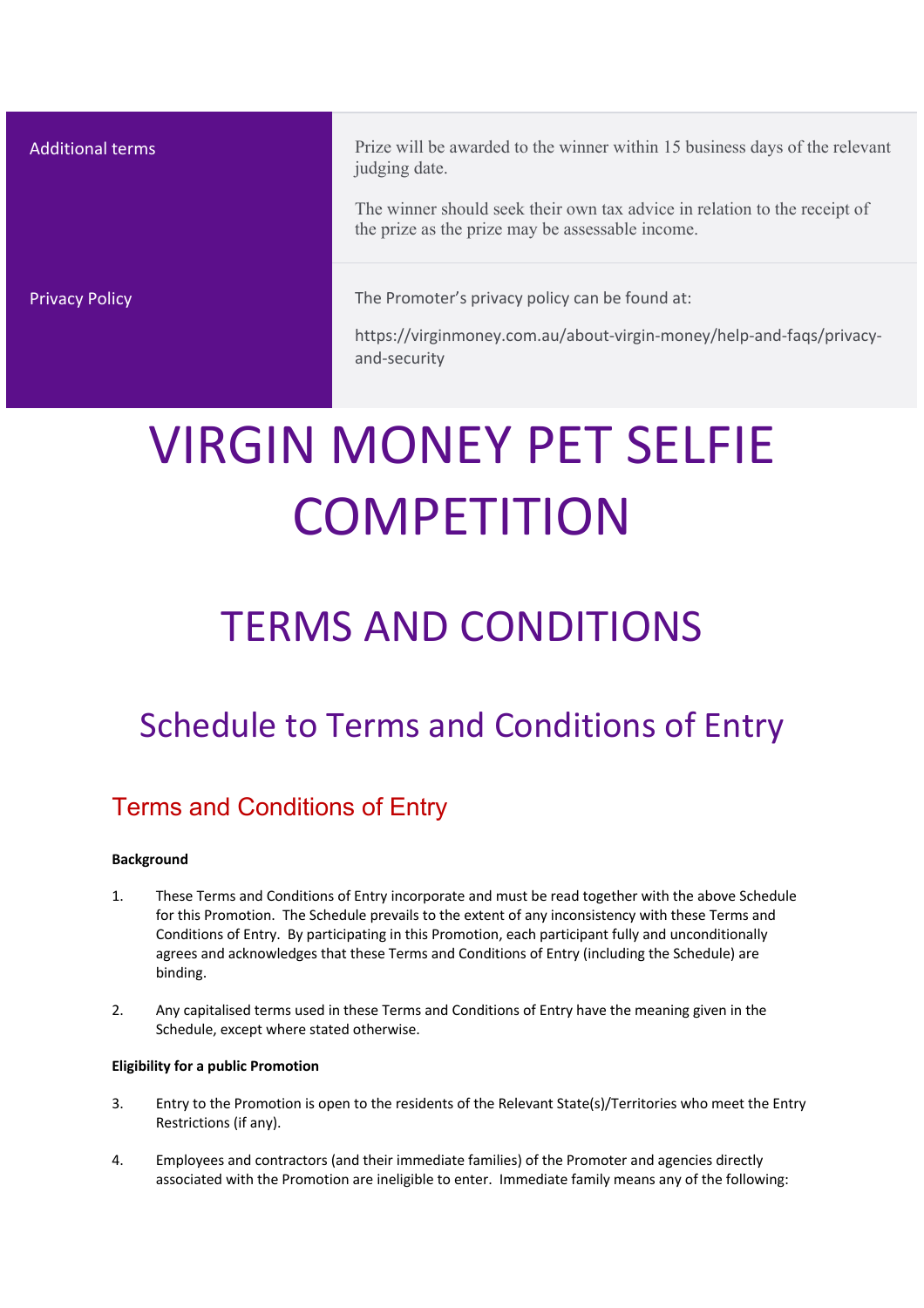spouse, ex-spouse, de-facto spouse, child or step-child (whether natural or by adoption), parent, stepparent, grandparent, step-grandparent, uncle, aunt, niece, nephew, brother, sister, step-brother, stepsister or first cousin.

- 5. The Promotion will be conducted during the Promotion Period. To enter the Promotion, Entrants must complete the Entry Procedure during the Promotion Period.
- 6. Entries may only be submitted in accordance with the Entry Procedure and will not be accepted by the Promoter in any other form.
- 7. Entrants must be received by the Promoter during the Promotion Period. Online entries are deemed to have been received at the time of receipt into the promotion database and not at the time of transmission by the Entrant.
- 8. Entrants are required to take full responsibility for the content of their entry and for ensuring that their entry complies with these Terms and Conditions of Entry (including the Schedule). For the purposes of these content requirements, "entry content" includes any content (including text, photos, videos and email messages) that Entrants submit, upload, transmit, publish, communicate or use in connection with their entry into the Promotion.
- 9. Errors and omissions in an entry may be accepted at the Promoter's discretion.
- 10. The Promoter reserves the right, at any time, to verify the validity of entries and eligible Entrants (including an eligible Entrant's identity, age and place of residence) and reserves the right, in its sole discretion, to disqualify any individual who the Promoter has reason to believe has breached any of these Terms and Conditions of Entry (including the Schedule).
- 11. Incomplete and illegible entries will be deemed invalid. Entries will also be deemed invalid where determined by the Promoter in tis sole discretion that the entry breaches these Terms and Conditions of Entry (including the Schedule) or any other content guidelines notified by the Promoter during the Entry process for the Promotion, or where the relevant eligible Entrant has tampered with the entry process or engaged in any unlawful or other improper misconduct calculated to jeopardise fair and proper conduct of the Promotion.
- 12. In the event that an eligible entry to the Promotion is held in joint names, the eligible Entrant will be the person first named on that eligible entry.

#### **Determining and notifying winners**

- 13. The Prize will be awarded in accordance with the Schedule.
- 14. Winners will be notified as specified in the Schedule and their name and State/Territory of residence will be published in accordance with the Schedule.

#### **Prizes**

- 15. The Prize is specified in the Prize Details. The Prize is subject to any Prize Restrictions specified in the Schedule. The total Prize pool is specified in the Schedule.
- 16. Any ancillary costs associated with redeeming a Prize are not included. Prizes, or any unused portion of a Prize, are not transferable or exchangeable and cannot be taken as cash.
- 17. If a Prize includes gift cards or vouchers, the gift cards or vouchers are only valid until the gift card or voucher expiry date specified on the gift cards or voucher or by the issuer, and are subject to any terms and conditions imposed by the issuer. Once awarded, the Promoter is not be liable for any gift card or voucher that has been lost, stolen, forged, damaged or tampered with in any way.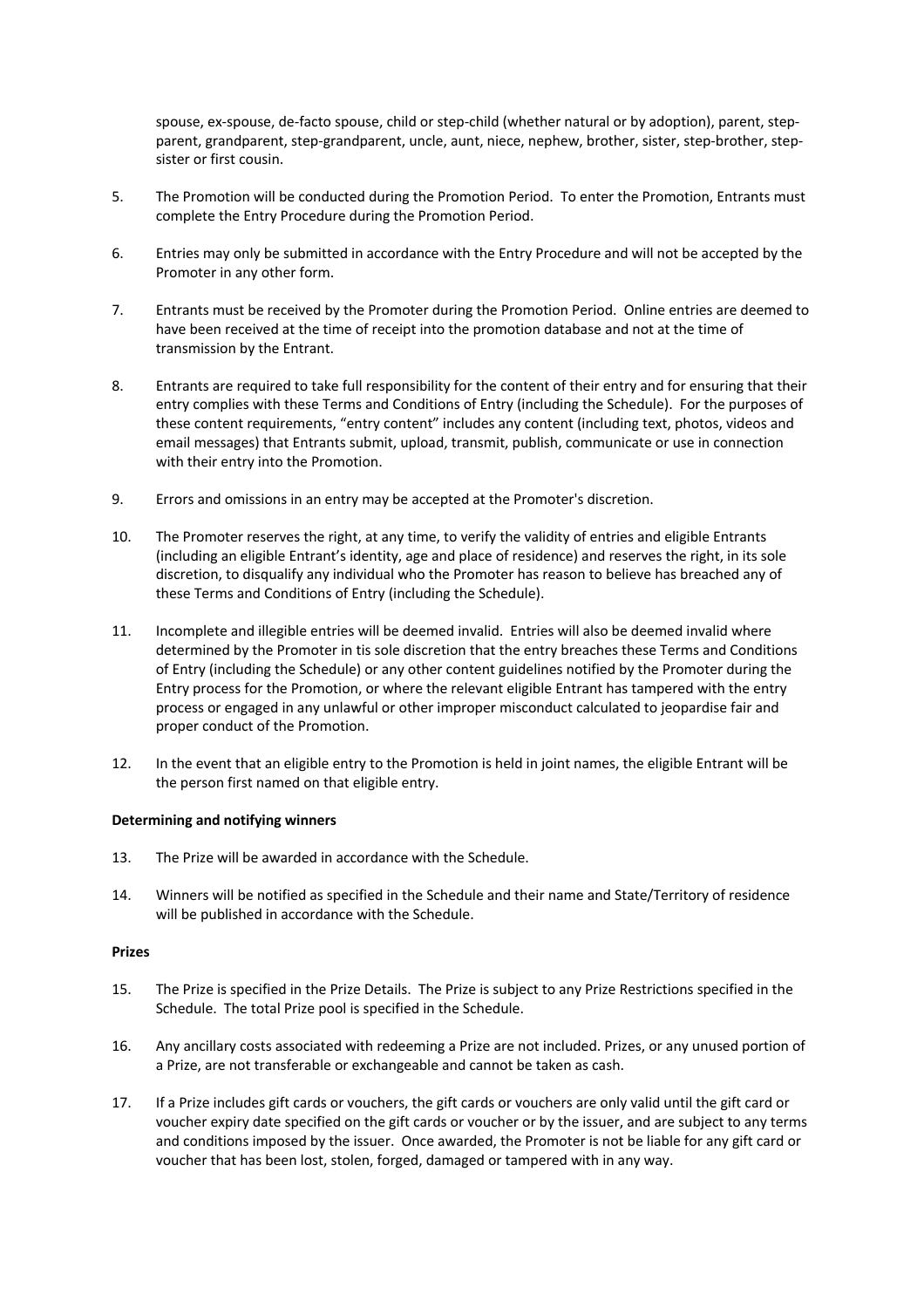18. If any Prize (or part of any Prize) is unavailable, the Promoter, in its discretion, reserves the right to substitute the Prize (or that part of the Prize) with a prize to the equal value and/or specification, subject to any written directions from a regulatory authority.

#### **Claiming Prizes**

- 19. Prizes must be claimed by the Prize Claim Date in accordance with any claim instructions set out in the Schedule.
- 20. If a Prize is not accepted or claimed by the Prize Claim Date, the relevant winner's entry will be deemed invalid and the Promoter reserves the right to distribute the unclaimed prizes in accordance with the unclaimed Prize arrangements specified in the Schedule, subject to any directions given by any relevant authority. Winners of unclaimed Prizes will be notified and have their names and State/Territory of residence published in accordance with the unclaimed Prize arrangements specified in the Schedule.

#### **General**

- 21. The Promoter is a related body corporate (as that term is defined in the *Corporations Act 2001* (Cth)) of Bank of Queensland Limited ABN 32 009 656 740 ("**BOQ**"). BOQ and its related bodies corporate will be known as the BOQ Group.
- 22. The Promoter collects personal information from all participants in order to conduct the Promotion and may, for this purpose, disclose such personal information to third parties, including but not limited to agents, contractors, service providers, prize suppliers and, as required, to Australian regulatory authorities. If the information requested is not provided, the Entrant may not participate in the Promotion or claim a Prize and their entry may be deemed invalid or discarded. It is a condition of entry into the Promotion that if the winner consents to the publication of their name and city of origin in any advertisements or articles relating to the Promotion or the Prize and participates in any media releases which may include photographs of the Winner by the Promoter or any other member of the BOQ Group. By entering the Promotion, Entrants consent to the use of their names and likenesses in this manner. The Promoter's use and storage of personal information will be handled in accordance with its Privacy Policy (as referred to in the Schedule) and all applicable laws in Australia.
- 23. If the Promotion is interfered with in any way or is not capable of being conducted as reasonably anticipated due to any reason beyond the reasonable control of the Promoter, including but not limited to technical difficulties, unauthorised intervention or fraud, the Promoter reserves the right, in its sole discretion, to the fullest extent permitted by law: (a) to disqualify any Entrant; or (b) subject to any written directions from a regulatory authority, to modify, suspend, terminate or cancel the Promotion, as appropriate.
- 24. Nothing in these Terms and Conditions of Entry limits, excludes or modifies or purports to limit, exclude or modify any right or remedy, or any guarantee, warranty or other term or condition, implied or imposed by any legislation which cannot lawfully be excluded or limited ("**Non-Excludable Provision**"). This may include the *Corporations Act 2001*, the *Competition and Consumer Act 2010*, Australian Consumer Law or any equivalent State or Territory legislation.
- 25. To the maximum extent permitted by law, the Promoter (including its respective officers, employees and agents) and all other members of the BOQ Group expressly disclaim liability (including negligence), for any personal injury; or any loss or damage whatsoever (including but not limited to loss of opportunity); whether direct, indirect, special or consequential, arising in any way out of: (a) any technical difficulties or equipment malfunction (whether or not under the Promoter's control); (b) any theft, unauthorised access or third party interference; (c) any entry or Prize claim that is late, lost, altered, damaged or misdirected (whether or not after their receipt by the Promoter) due to any reason beyond the reasonable control of the Promoter; (d) any variation in Prize value to that stated in these Terms and Conditions of Entry (including the Schedule); (e) any tax liability incurred by a winner or entrant; or (f) use of a Prize.